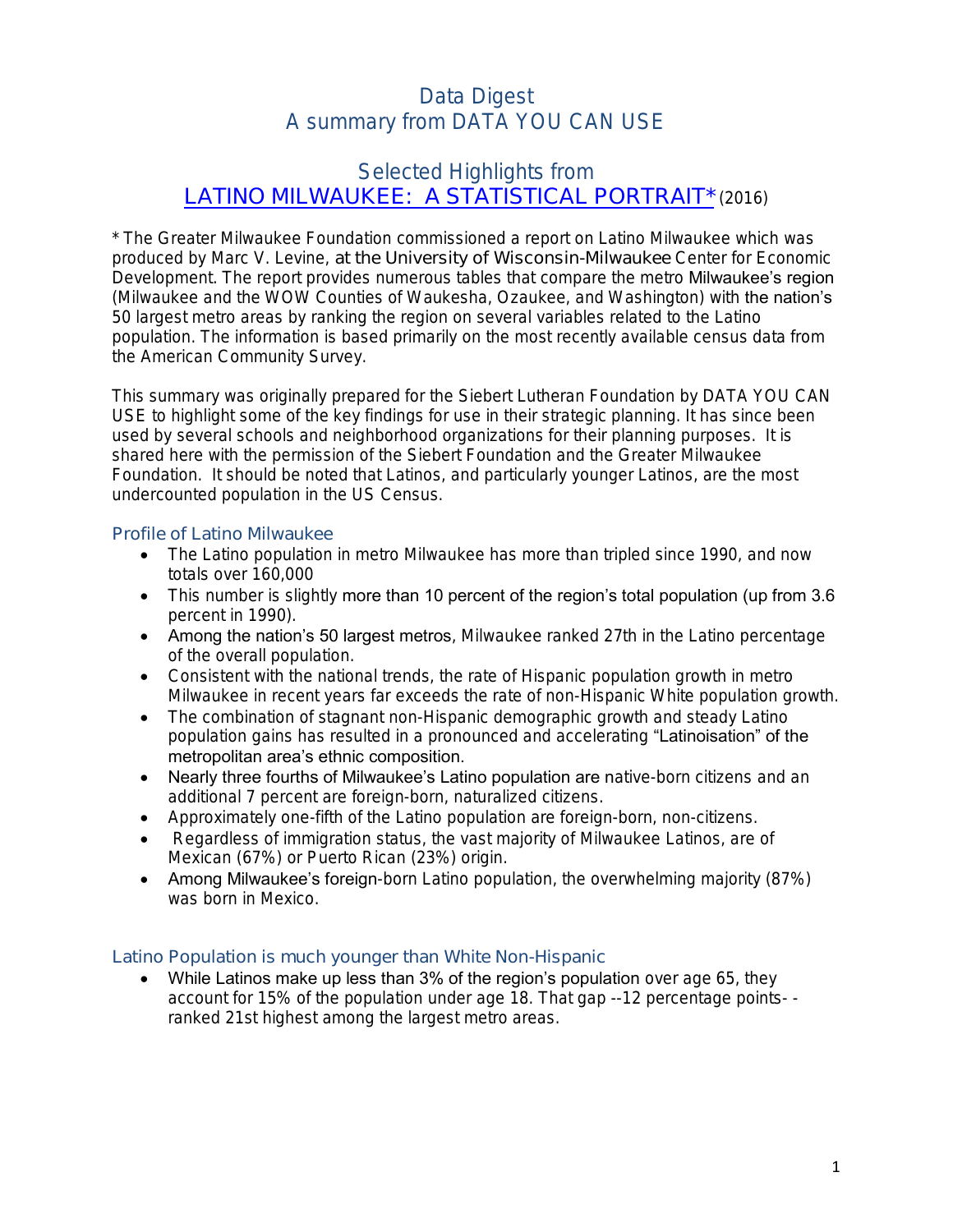### Segregation, Housing and Language

- To a much greater degree than in virtually all other large metropolitan areas, Milwaukee's Latino community lives in the central city of the region. Two-thirds of the metro area's Latinos live in the city of Milwaukee.
- Those living in the suburbs, primarily Waukesha, tend to have been in the U.S. longer, with the more recent immigrants clustered in the city of Milwaukee.
- Milwaukee is one of America's most segregated cities based on the persistently high levels of black-white residential segregation in the region. Although the rate of Latino-White segregation is not as pervasive, it remains quite high and has not declined over the past twenty years.
- Slightly more than one-fifth of Milwaukee Latino households are characterized as "limited English speaking" ranking 28th among the nation's largest metropolitan areas.
- Approximately one-third of metro Milwaukee Latinos spoke "only English" in their homes. Among Milwaukee Latinos who speak Spanish at home, almost three-quarters speak English "very well" or "well." This level of bilingualism places Milwaukee 21st among the nation's 50 largest metropolitan areas.
- By contrast, only 6 percent of Milwaukee Latinos who speak Spanish at home spoke English "not at all."

### Home Ownership

- Not surprisingly given low incomes and poverty, home ownership among Latinos in Milwaukee is low. Milwaukee ranked 38<sup>th</sup> among the top 50 metro areas in home ownership in 2014.
- Milwaukee ranks toward the middle (29th) in the percentage of Latino homeowners with monthly owner costs exceeding 30 percent of household income – a Census Bureau measure of high housing cost burden.
- The housing burden is more onerous for Latino renters in Milwaukee: 45 percent of metro Milwaukee's Latino renters paid gross rent that exceeds 30 percent of their household income, a level that ranked 18th highest among the nation's largest metropolitan areas.

### Family Structure

- Milwaukee's Latino community has a lower percentage of "married couple family households" than the White Non-Hispanic population and a substantially higher percentage than the black community.
- The Latino rate in 2014 of "female headed, no husband present, with children" households in Milwaukee (16 percent) is four times higher than the white non-Hispanic rate, but lower than the black rate (26 percent).
- Among the nation's 50 largest metropolitan areas, Milwaukee ranks 43rd in the percentage of Latino households that are married couple families.
- On the other hand, Milwaukee ranks 8th in the percentage of Latino households that are female headed, no husband, with children.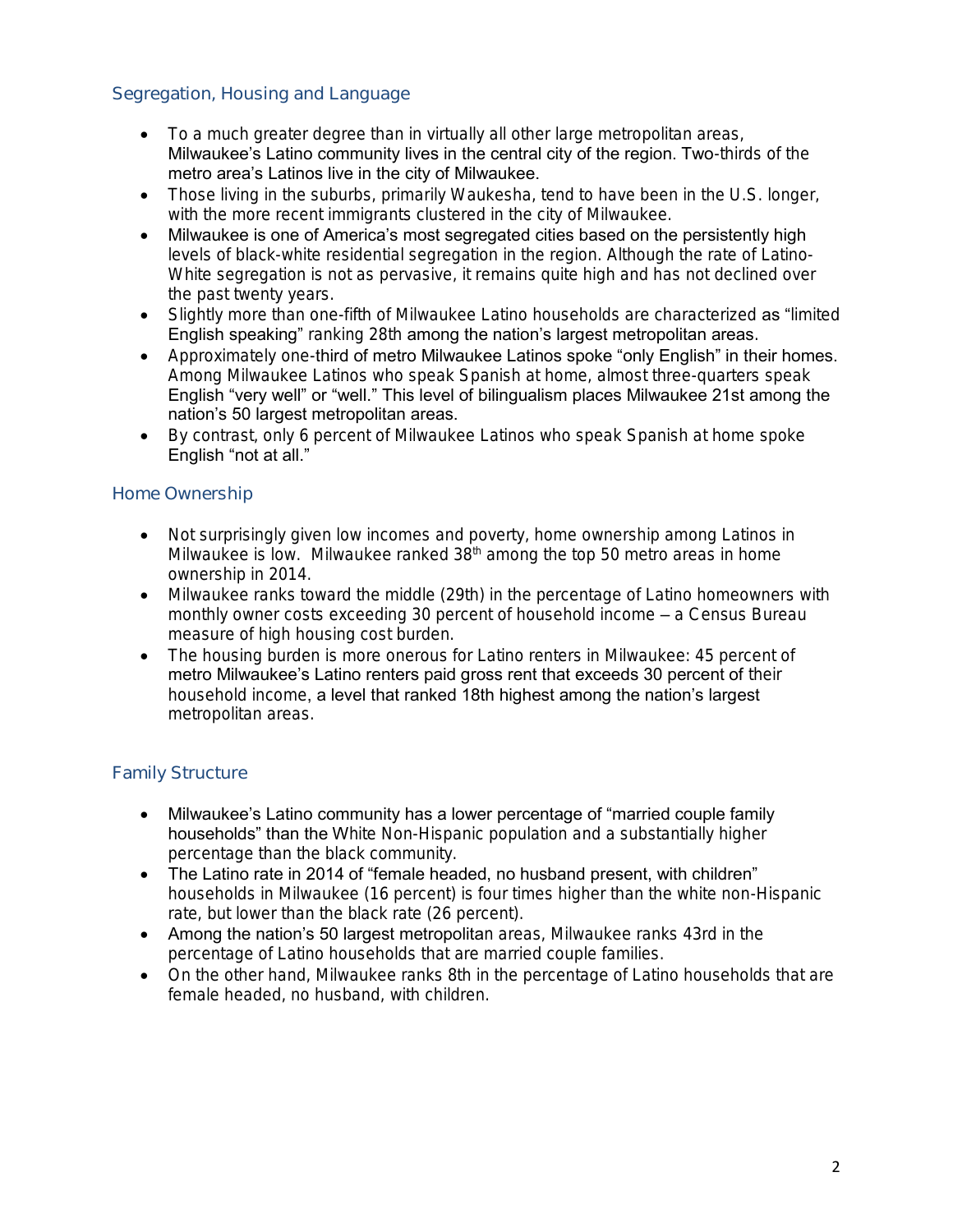### Need for Safety Net

 The following compares the percentage of households in metropolitan Milwaukee receiving food stamp/SNAP benefits by race:

#### Percentage of Households in Metropolitan Milwaukee, By Race, With Food Stamps/SNAP Benefits: 2007-2014

| Race                      | 2007 | 2014 |
|---------------------------|------|------|
| <b>Black</b>              | 25.7 | 45.2 |
| <b>White Not Hispanic</b> | 2.9  | 7.9  |
| <b>Hispanic</b>           | 15.1 | 33.2 |

- Many of the socioeconomic realities for Latino Milwaukee are similar to the trends evident for other populations of color.
- The disparity between Latino and White poverty in Milwaukee is among the widest in the country, although the gap has narrowed since 1999 as WNH poverty has increased at a faster rate than Latino poverty.
- Over the past 25 years, Milwaukee's Latino poverty has run several percentage points above the national average. In 2014, the national Latino poverty rate was 24 percent; in Milwaukee it was 29 percent.
- Latino Milwaukee also suffers from a high percentage of children living in poverty.

### Employment and Unemployment

- Among the nation's 50 largest metropolitan areas in 2014, the non-employment rate for Latino young adult males in Milwaukee (23 percent) ranked relatively low (the 18th lowest rate).
- For prime working years Latino males (ages 25-54), Milwaukee's non-employment rate of 14 percent ranked towards the middle-of-the-pack.
- The non-employment rates for Latino females in Milwaukee, for both young adults (29 percent) and prime age adults (32 percent) ranked among the best among the nation's 50 largest metropolitan areas
- In all metro areas, for both genders and for both the young adult and prime age cohorts, the growth in Latino employment has far outstripped the growth of non-Hispanic employment. In fact, in the 50 largest regions, Latino employment growth is driving the local labor market and Latino workers represent an ever-growing share of metropolitan workforces.
- In metro Milwaukee, because the total number of employed non-Hispanics has declined for both genders and age cohorts, Latino workers account for all of the net employment growth in the metropolitan area since 1990.
- In Milwaukee, the Hispanic labor force is highly concentrated in certain occupations. Compared to other metro areas, Latino males in Milwaukee are especially concentrated in production and materials moving occupations.
- For Latino males, Milwaukee ranks 29th in the degree of concentration in building and grounds cleaning and maintenance; 49th out of 50 in concentration in construction occupations; 1st out of 50 in concentration in production occupations; and 2nd out of 50 in concentration in materials moving occupations.
- For Latino females, the Milwaukee index of concentration, while over 100 in all occupations examined, ranks towards the middle-of-the-pack compared to other metros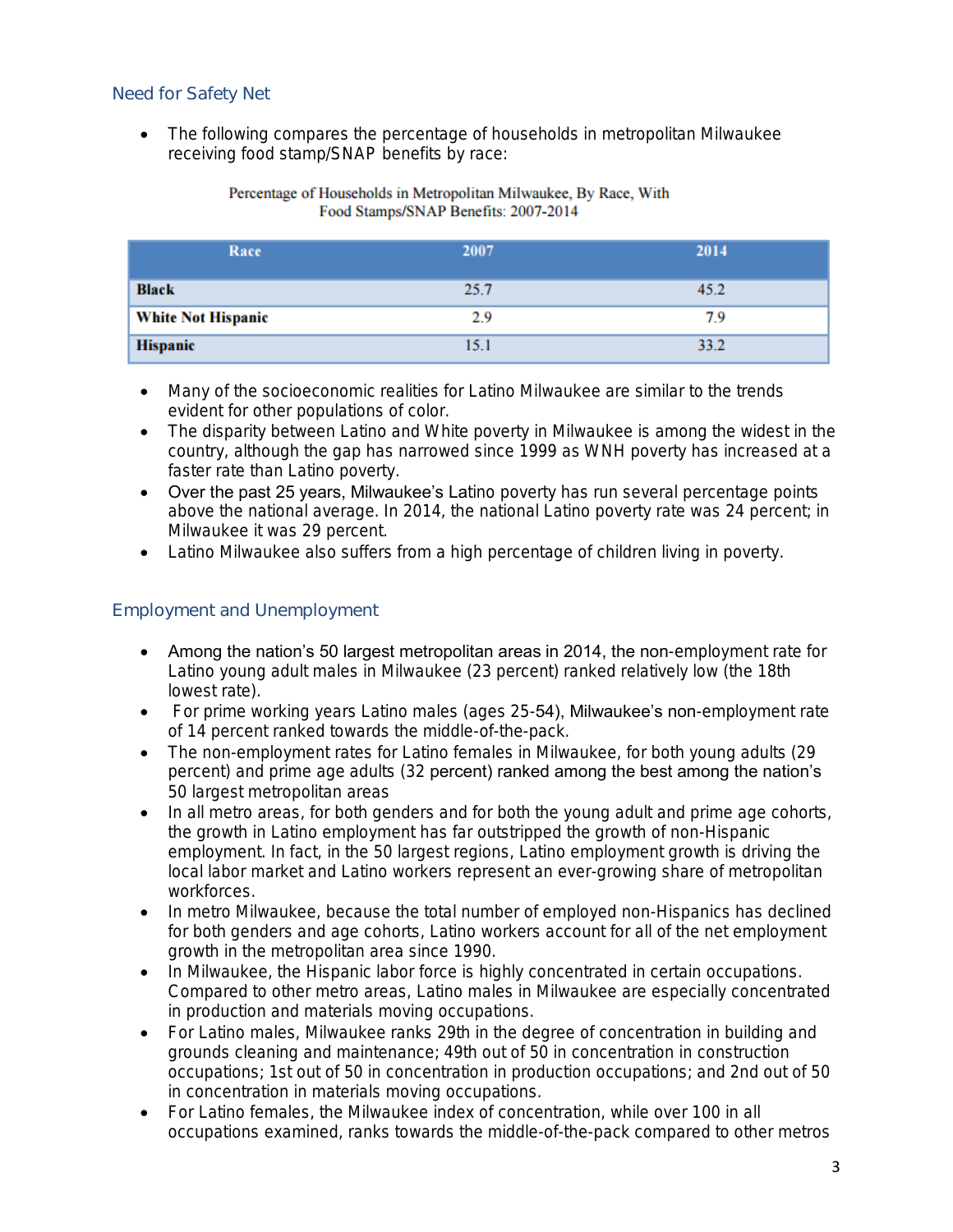in food preparation occupations and buildings and grounds occupations. However, Milwaukee Latinas are the 5th most concentrated in personal care service occupations among the nation's largest metropolitan areas.

#### Health Insurance

- Excluding children, many of whom are covered by various public plans, as well as those over 65 who are covered by Medicare, almost 30 percent of Milwaukee Latinos between the ages of 18 and 64 lack health insurance (compared to 7 percent for WNHs and 187 percent for blacks).
- The uninsured rate for all groups in Milwaukee has declined since 2009, but the decline in the percentage of uninsured has been the sharpest among Latinos, in all age categories. The uninsured rate for Latinos is lower in Milwaukee than in most of the nation's largest metropolitan areas.
- In 2009, Milwaukee had the 16th lowest rate of uninsured Latinos under age 65 among the 50 largest metro areas (28 percent); in 2014, Milwaukee posted the 12th lowest rate (20 percent).

### Education and School Enrollment

- Milwaukee Latinos continue to lag, especially behind the WNH population, in educational attainment. While virtually all WNH adults (over age 25) in metro Milwaukee hold at least a high school degree (95 percent), fewer than two-thirds of Latinos in the region are similarly credentialed. The percentage of Latino high school graduates also lags well behind the figure for black Milwaukeeans (81 percent).
- The percentage of Milwaukee Latinos who are college graduates is very low at 14 percent, it is barely one-third of the WNH rate. Latino-white disparities in educational attainment remain deeply entrenched in Milwaukee.
- However, notwithstanding these low rates and wide disparities, the educational attainment of Milwaukee Latinos has been increasing since 2000. The percentage of Milwaukee Latinos over age 25 with at least a high school degree increased from 52 percent in 2000 to 66 percent in 2014. This was the 10th highest rate of increase among the nation's 50 largest metropolitan areas during this period.
- Between 2000-2014, the percentage of Milwaukee Latinos with at least a bachelor's degree also increased, from 10 percent to 14 percent. This was the 18th highest rate of increase among the nation's 50 largest metropolitan areas during this period.
- Between 1997 and 2014, total non-Hispanic enrollment in Milwaukee metro area schools declined by over 32,000, while Latino enrollment grew by almost 22,000. The trends are almost identical in public and private schools. The same pattern – rapid Latino growth, shrinking non-Hispanic enrollment— also occurred in each county (although the pattern was most pronounced in Milwaukee County).
- In all jurisdictions, (in the City of Milwaukee, Milwaukee County Suburbs, and the WOW Counties (Waukesha, Ozaukee, and Washington), between 1987-2016. there has been a huge percentage increase in Latino enrollments, although the numerical increases in the suburbs have been relatively modest, especially compared to the city. White non-Hispanic enrollments have dropped in all three jurisdictions over the past twenty years.